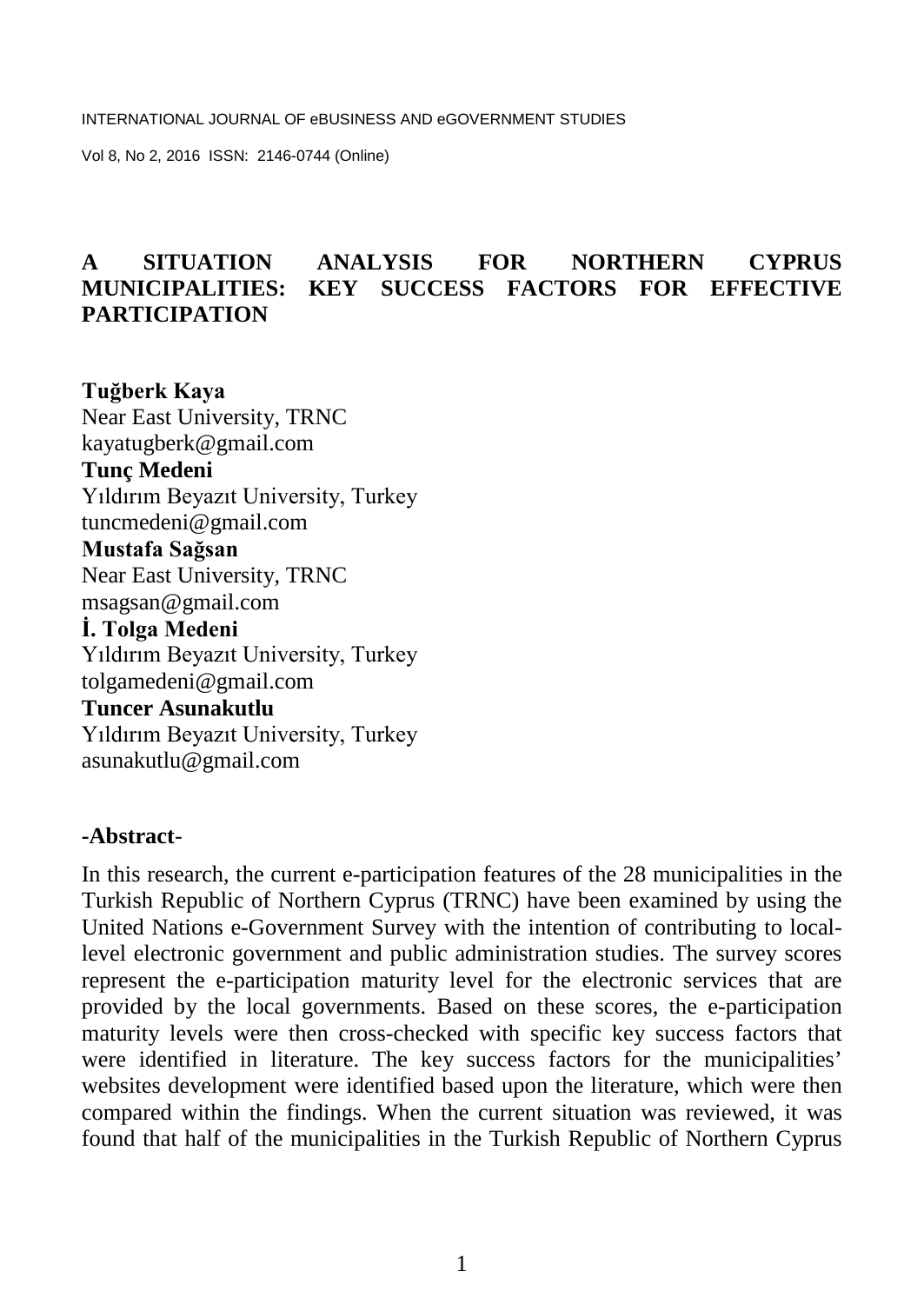Vol 8, No 2, 2016 ISSN: 2146-0744 (Online)

(TRNC) do have a website, however the features that are provided by these websites need to be improved as the e-government concept is in the enhanced stage. In addition, this research highlights key success factors such as revenue, population, it capability and availability of an official United Nations (UN) language of the top-ranked municipality websites, which can be used for improving the e-participation maturity levels of the municipalities in TRNC and other parts of the world.

**Key Words:** *E-government , e-participation maturity level, citizen engagement, local government, mayors, key success factors*

## **JEL Classification:** O38, H38, H70

## **1. INTRODUCTION**

By the advancement of the technology and fast diffusion of new and innovative approaches, governments are able to provide many of the physical services on electronic environment as well (Porumbescu, 2016). Usage of e-government services provides efficiency both in financial and operational terms. This paper aims to develop an earlier proposal by Kaya, Medeni and Sağsan (2016) about the municipalities which are located in northern part of Cyprus. Figuring out key success factors will enable to propose recommendations for improvements of egovernment services provided by the municipalities which both will increase citizen engagement and quality of the services provided.

## **1.1. Development of the e-Participation Concept and Current Features**

As part of e-government and Information and communication technologies (ICT), e-participation includes concepts like E-information, e-consultation and edecision-making. Furthermore, archived information, availability of an official United Nations (UN) language (Arabic, Chinese, English, French, Russian and Spanish), integration with social networking sites and tools in order to gather feedback from users/public are important features that an e-government website needs to have. Finance, Health and Education are the top three archived areas of E-information. Social tools are the most used e-consultation method, which is followed by online forums and online polls. It is highlighted that the e-decision making concept is mostly used for financial decisions, which is followed by social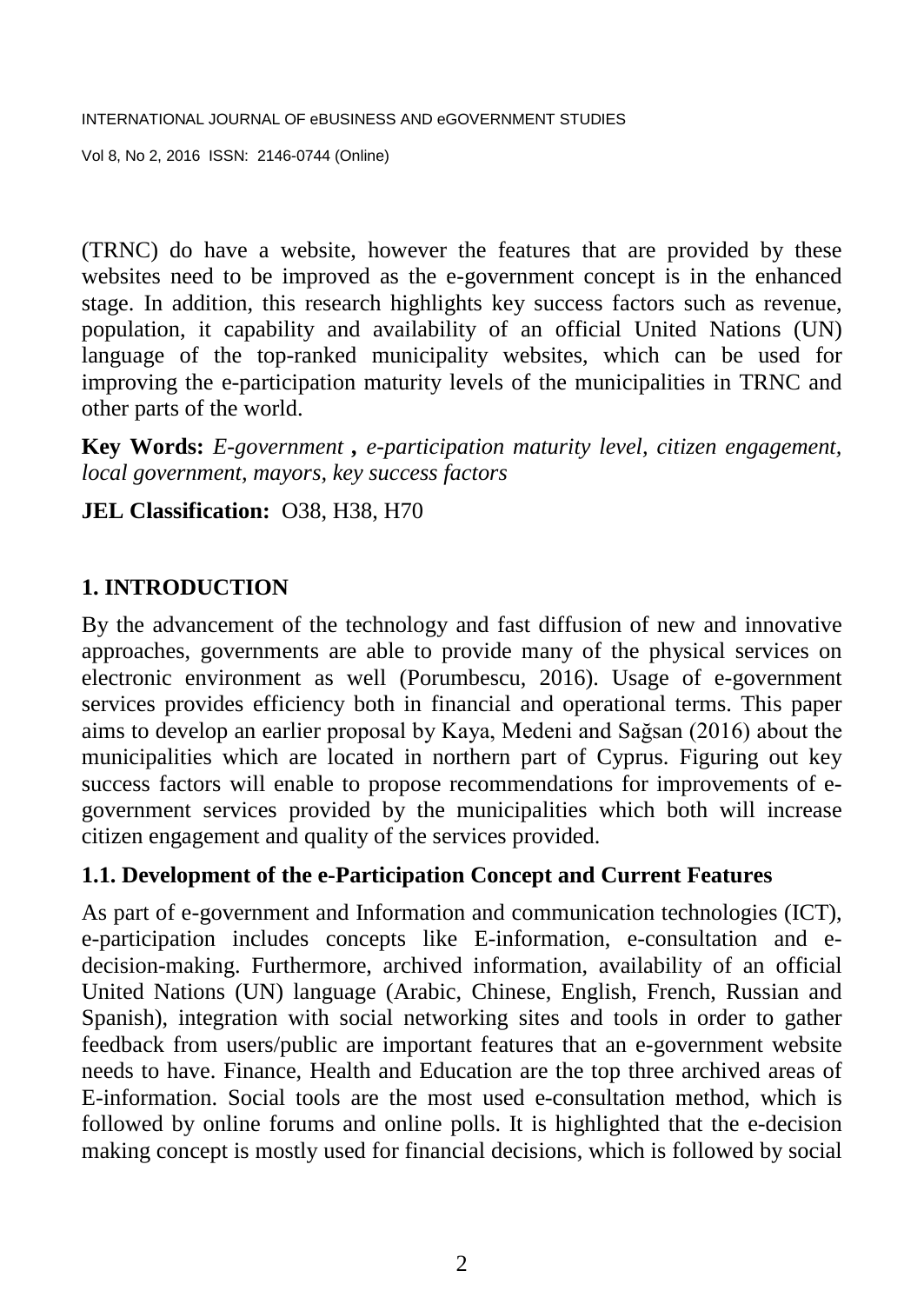welfare and the environment (United Nations 2014). Anduiza *et al*. (2010) also mentioned e-contact, e-petition and e-donation as three methods of eparticipation.

As underlined by Kaya et al (2016) socio-economic factors like 1. age, education and income level, 2. political issues and interests such as left-right wing choices, democracy and stability, 3. population and budget, and institutional capacity of a municipality are directly related to the development of technical and administrative infrastructure that result in the sophistication of e-government and e-governance initiatives, and thus use of citizens. In the mean time, e-government discourse should be presented as non-ideological in order to get acceptance from more parts of the society. If it is presented as ideological rather than technical, the opposite sides may not accept/use the service which will prevent the penetration (West, 2005). Furthermore, "political commitment of top political leaders is necessary for overcoming the reluctance to invest money in a policy whose benefits only accrue in the long term, and which cannot be fully implemented by any single ministry" (Lee, 2015, xvii). Media also plays a crucial role for discourse of e-government services where e-government related news showed significant increase during the discourse of e-government services in Turkey (Yildiz and Saylam, 2013). Further information on the related literature can be found in the previous study proposal, on which this work has been based. (Kaya, Medeni, Sağsan, 2016)

## **2. DATA COLLECTION AND ANALYSIS**

Municipalities play an active role by closing the distance between the citizens and government. In addition, they decrease the bureaucratic and hierarchical process, which challenges the traditional governmental work. Likewise, municipalities play a leading role whereby they work closely with their citizens, which is one of the key features for increased participation. In addition, the e-government concept was first introduced at the municipality level (Delibaş and Akgül 2010). Due to the explained reasons, the authors chose to conduct the research specifically on municipalities.

A local municipality assessment form was created by using the standards provided by the United Nations E-Government Survey 2014 and other findings in the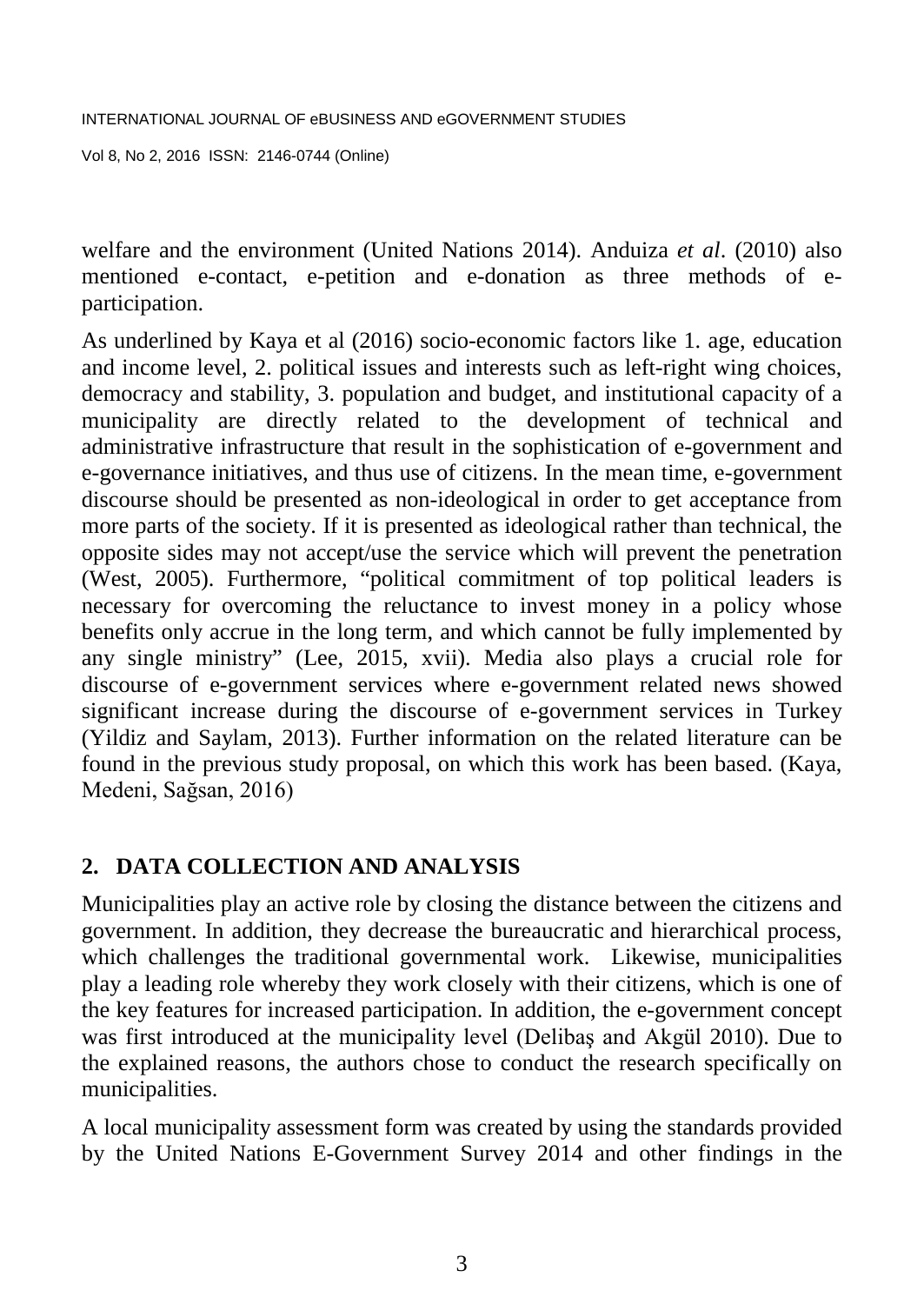literature. Political stability was added from the research of Tolbert *et al*. (2008) and Anduiza *et al*. (2010), political ideology was added from the studies of Cárcaba and Garcia (2008) and Tolbert *et al*. (2008), the budget information was added from the research of Anduiza *et al*. (2010) and e-Payment was added from the study of Turban *et al*. (2011).

This form was applied for all (28) municipalities in TRNC. The form included 21 questions, which aimed to gather responses related to e-participation maturity level. It included E-information, e-consultation and e-decision making parameters in order to assess to what extent the municipalities in TRNC are using or have saturation of the e-participation maturity level (See Kaya, Medeni, Sağsan, 2016 for the Local Municipality Assessment form). The e-government concept is new and in the Enhanced Stage i.e., 'Governments provide more information on public policy and governance. They have created links to archived information that is easily accessible to citizens, for instance, documents, forms, reports, laws and regulations, and newsletters' (Sağsan and Yıldız, 2010) in TRNC. Due to the relative newness of the area, a weighted maturity level was applied that included 11 questions from the E-information Parameter (50%), 5 questions from econsultation (25%) and 5 questions from the e-decision making (25%) parameters.

The first part of this research includes a content analysis of the municipality websites and the literature review is also conducted in order to determine the key success factors and current maturity level of the municipality websites. The second part of this research includes the ranking, quantitative assessment and comparison of the key success factors with respect to the findings and the independent variables.

## **2.1.Research Design**

In this study, the authors are trying to answer the following question: What is the e-participation maturity level of the current municipality websites in TRNC? The main motivation that underlines this research question is to determine whether it is possible to improve the e-participation maturity level of the citizen websites by pointing out the key success factors of effective websites.

Based on the theoretical evidence, it is argued that the six following propositions are valid (Table 1):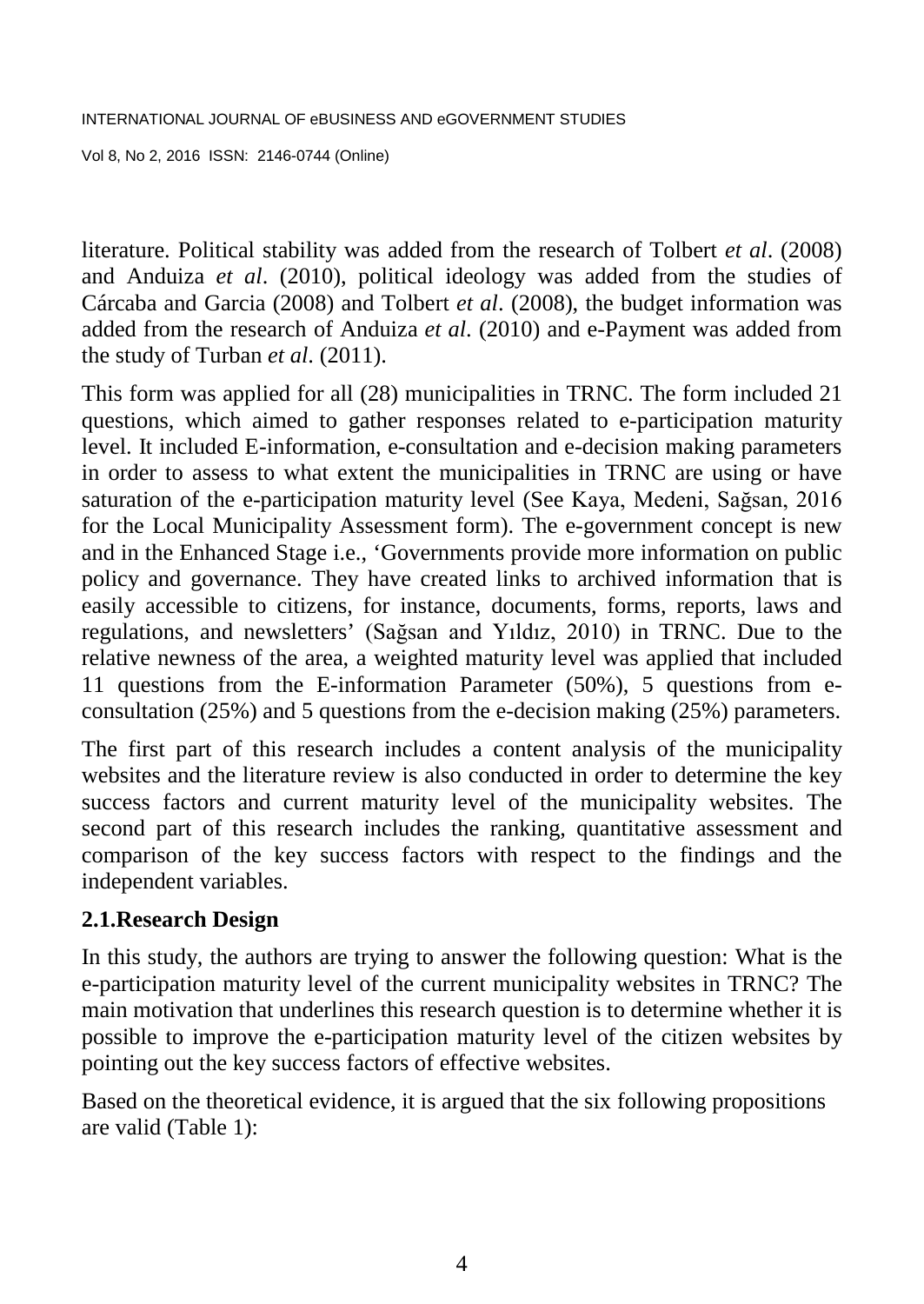#### **Table-1. Hypothesis (adapted from Kaya, Medeni and Sağsan, 2016)**

- **Hypothesis 1:** There is a positive correlation between e-participation maturity level and political stability.
- **Hypothesis 2:** There is a positive correlation between e-participation maturity level and political ideology.
- **Hypothesis 3:** There is a positive correlation between e-participation maturity level and the availability of an official UN language for the municipality website.
- **Hypothesis 4:** There is a positive correlation between e-participation maturity level and the revenue of the municipality.
- **Hypothesis 5:** There is a positive correlation between e-participation maturity level and the population of the municipality.
- **Hypothesis 6:** There is a positive correlation between e-participation maturity level and IT capability

In order to test the hypotheses empirically, it was necessary to design the research by identifying both dependent and independent variables. In this case, the Eparticipation maturity level is the dependent variable, and Key Success Factors are the Independent variables. The Cronbach's Alpha test was applied to verify the reliability, which was 0.891.

## **2.2.The Current Situation in North Cyprus and Analysis of Municipality Websites**

Local elections are conducted every 5 years and were last held on  $29<sup>th</sup>$  June 2014 for all 28 municipalities, when 16 mayors changed. In total, the 28 municipalities operate and provide services to 285,699 people. There are 190,494 Turkish Cypriots, 80,550 Turkish and 3,693 British citizens (Devlet Planlama Örgütü 2015). However, it has been announced that the number of municipalities will be decreased, aiming to increase collaboration within the municipalities and to expand their authorization area (Kıbrıs Postası (KP) Daily News 2014b, State Planning Organization, 2015).

When the content analysis was made, Guzelyurt Municipality achieved the highest score (15) amongst the 28 municipalities, which was followed by Iskele (13) and Girne (13), then Mehmetçik (11) and Mağusa (10). 57.1% of the municipalities have a website  $(f=16)$  whereas 42.9% do not have any website for their institution  $(f=12)$ . None of the municipalities have e-Payment options and only a minority  $(f=7, 25%)$  have online call integration within the website structure. Only 21% (f=6) provided policies and  $25%$  (f=7) provided legal documents on the websites, whereas none of the municipalities provided budget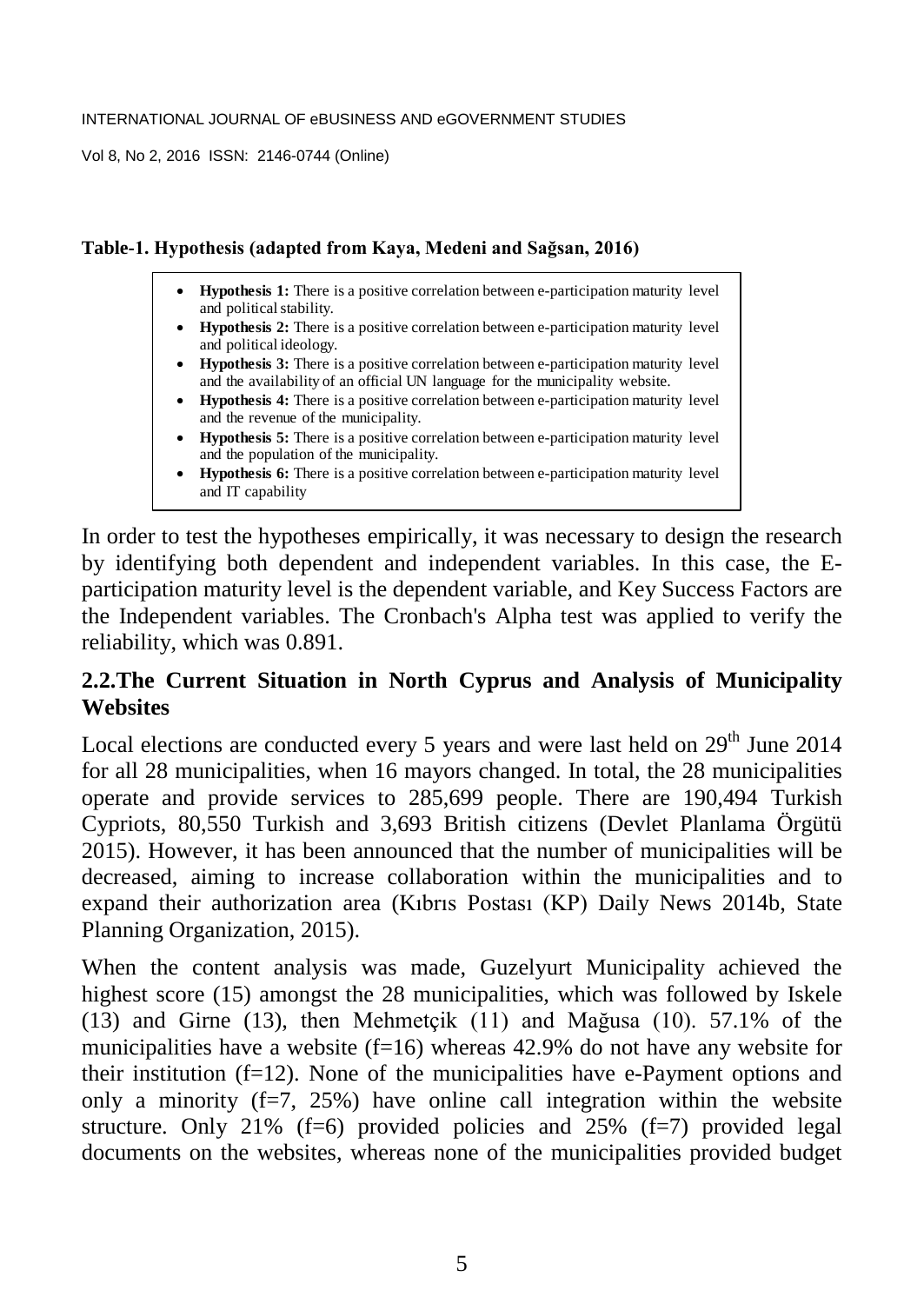information on their websites. None of the municipalities provided datasets, and only  $25\%$  (f=7) have the Availability of an official United Nations language (English). Facebook is the most used social network within the municipalities  $(f=27, 97%)$ , which is followed by Twitter  $(f=12, 43%)$  and YouTube  $(f=10, 43%)$  $36\%$ ). Media Tools was the highest valid e-consultation Tool (f=7), whereas there were only a small number of Polls  $(f=3)$ , Online Forums  $(f=2)$  and Online Tools (f=2). There were not any Petition Tools on the municipalities' websites. Edecision making tools have been rarely used within the municipality websites, according to our findings.

When a correlation analysis was applied to the data, it was found that the weighted e-participation maturity level has a correlation with revenue  $(-.638)$ , population (-.731), IT capability (.654), political stability (-.385) and availability of an official UN language (.609) at 0.01 significant level.

## **2.3.Regression Models**

According to the Regression Model 1, 2, 3 and 4, the e-participation maturity level is affected by the revenue, population, IT capability and availability of an official UN language. All models are significant by the ANOVA model level of .000b.

## **Model 1**

The effect of the e-participation maturity level was analysed to determine if there is a relationship with the dependent variable (e-participation maturity level) and the independent variables (availability of an official UN language, political stability, IT capability, revenue, population). The independent variables represent the dependent variables by the degree of 76.2%. This also means that when the eparticipation maturity level is upgraded by 1 unit, revenue will increase by 0.703, which supports Hypothesis 4.

## **Model 2**

The effect of the e-participation maturity level was analysed to see if there is relationship with the dependent variable (e-participation maturity level) and independent variables (availability of an Official UN language, political stability, IT capability, revenue, population). Independent variables represent the dependent variables by the degree of 76.2%. This means that when the e-participation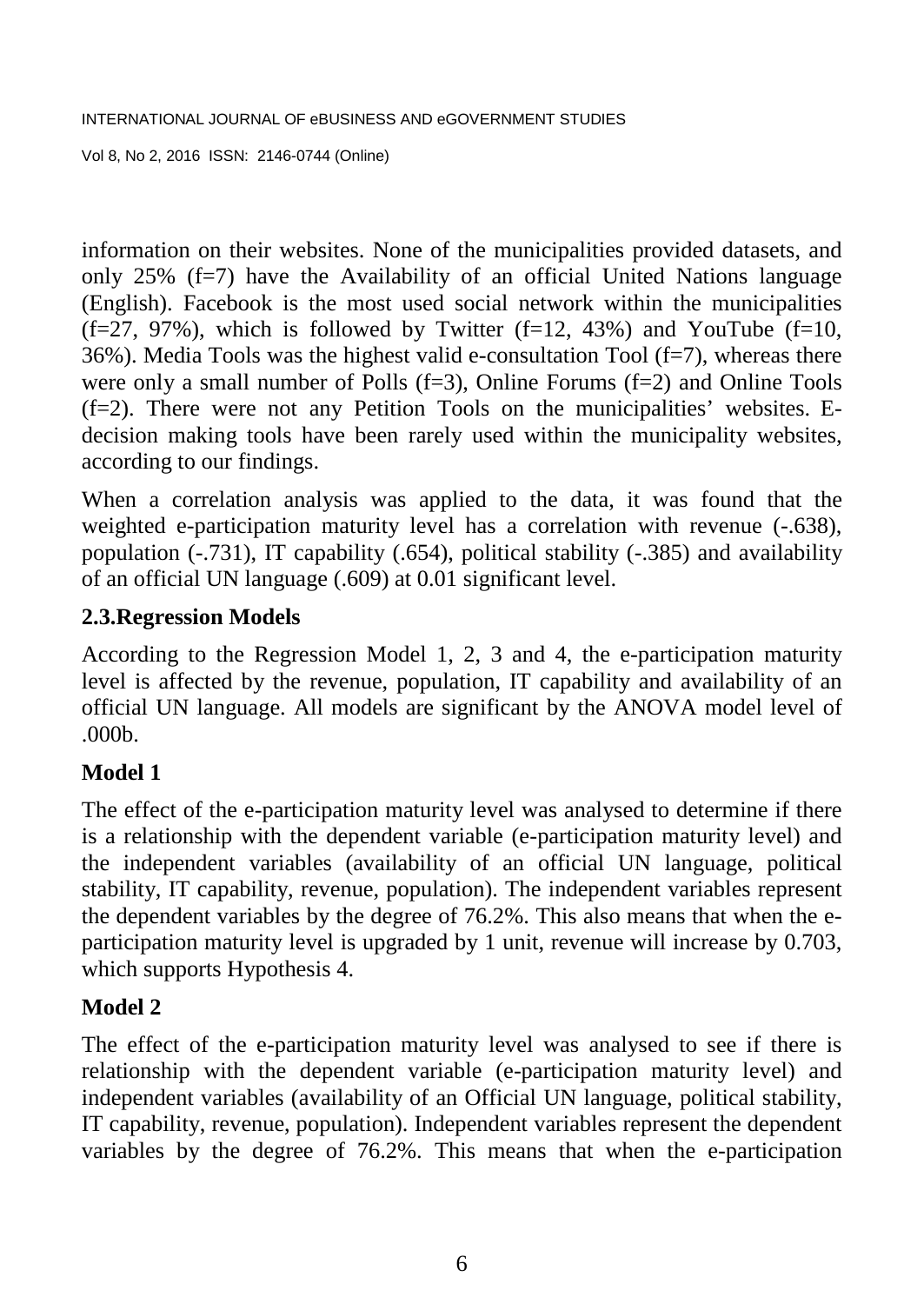maturity level is upgraded by 1 unit, population will be affected by -1.064, and therefore Hypothesis 5 has not been supported.

# **Model 3**

The effect of the e-participation maturity level was analysed to see if there is a relationship with dependent variable (e-participation maturity level) and the independent variables (availability of an Official UN language, political stability, IT capability, revenue, population). Independent variables represent the dependent variables by the degree of 76.2%. This means, when the e-participation maturity level is upgraded by 1 unit, IT capability will be affected by .362, which therefore supports Hypothesis 6.

# **Model 4**

The effect of e-participation maturity level was analysed to see if there is a relationship with the dependent variable (e-participation maturity level) and independent variables (availability of an official UN language, political stability, IT capability, revenue, population). Independent variables represent the dependent variables by the degree of 76.2%. This means, when the e-participation maturity level is upgraded by 1 unit, availability of an official UN language will be affected by .315, which supports Hypothesis 3.

## **3. KEY SUCCESS FACTORS ACCORDING TO THE E-PARTICIPATION MATURITY LEVEL**

# **3.1.The Revenue**

In the literature review, it was argued that revenue plays an important role in the development of e-government (Cárcaba and Garcia 2008, Tolbert *et al*. 2008). In spite of this assertion, the qualitative content analysis showed that the municipalities with the least revenue also had high scores such as Iskele  $(10<sup>th</sup>$ according to revenue and  $2<sup>nd</sup>$  according to e-participation maturity score), Mehmetcik  $(19<sup>th</sup>$  according to revenue and  $4<sup>th</sup>$  according to e-participation maturity score). Quantitative analysis highlighted that the revenue has a positive relationship with the e-participation maturity level parameter, which supports Hypothesis 4 and is also supported by the Regression Model-1.

## **3.2.Population**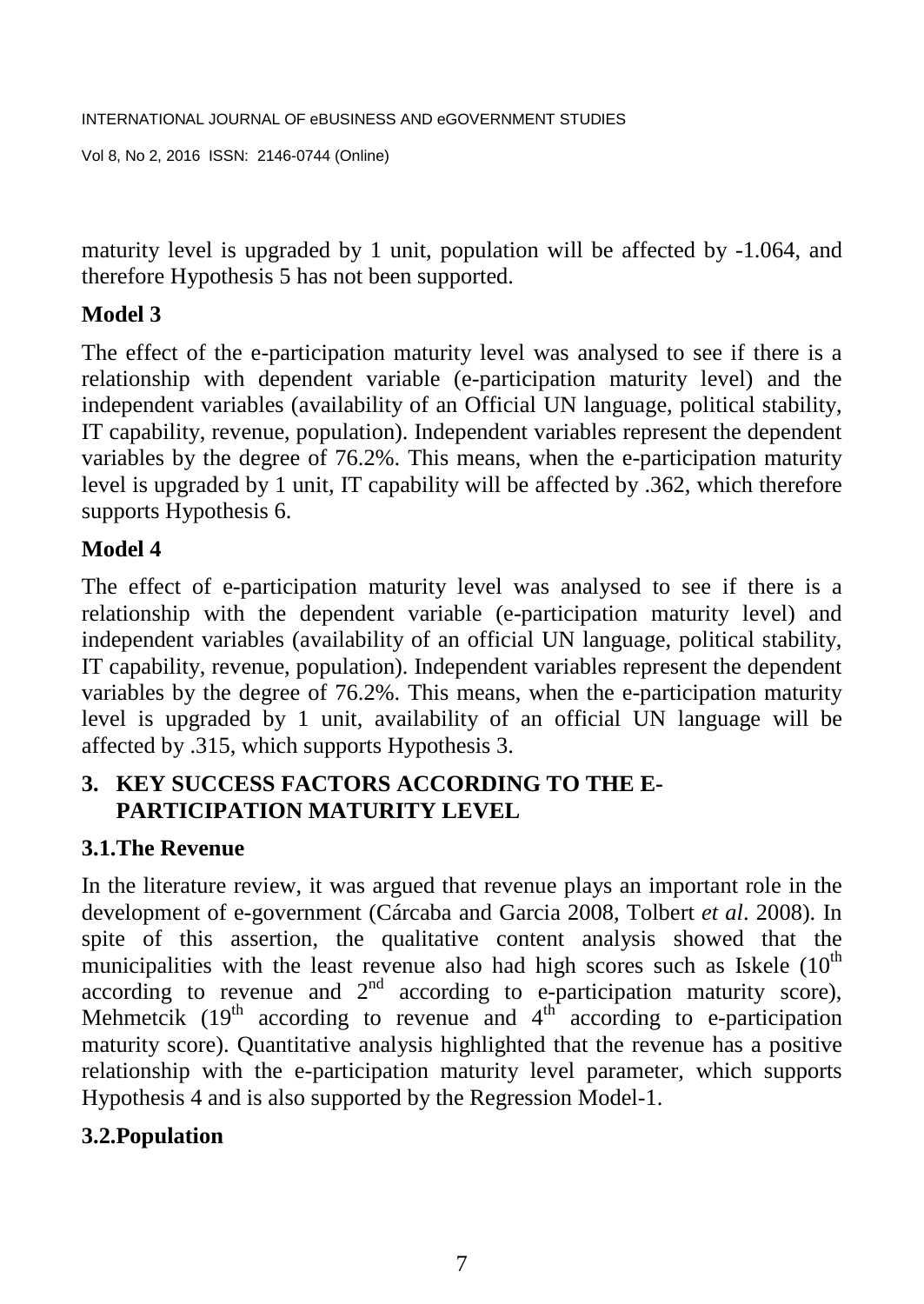In spite of the fact that the revenue of a municipality increases with population (Kuzey Kıbrıs Türk Cumhuriyeti Cumhuriyet Meclisi 1995), different relationships between population and e-participation maturity level were observed such as Iskele ( $10^{th}$  according to population and  $2^{nd}$  according to e-participation maturity score) and Mehmetcik ( $17<sup>th</sup>$  according to population and 4<sup>th</sup> according to e-participation maturity score). In addition, when the population and eparticipation maturity level ( $r=-731$ ,  $p= 0.000010$ ) were analysed, it was found that there is also a negative relationship, which is supported by the Regression Model-2. According to the Population and e-participation maturity level relationships, Hypothesis 5 has not been supported.

## **3.3.IT Capability**

When the qualitative analysis was applied, it was found that while there is generally a certain level of IT capacity in the municipalities that have websites; some of them prefer to outsource their IT operations, whereas others use in-house IT teams for their website creation and maintenance. In addition, quantitative analysis shows that there is a positive relationship between e-participation maturity level and IT capability ( $p=0.654$ ,  $r= 0.000162$ ), which supports Hypothesis 6 and is also supported by Regression Model-3.

## **3.4.Availability of an Official UN Language**

It was discovered that the top-ranked websites do have the availability of an official UN language and it was also highlighted that the websites with the English language are mostly perceived to be the best ones throughout the qualitative analysis. Likewise, the quantitative analysis outlined that there is a positive relationship between the availability of an official UN language and eparticipation maturity level ( $r = 0.609$ ,  $p = 0.001$ ), which supports Hypothesis 3 and is also supported by Regression Model-4.

## **3.5.Political Stability**

It was observed that the municipalities with high political stability received higher (top) positions in the content analysis (Also see the Appendix of Tuğberk, Medeni, Sağsan 2016). On the other hand, quantitative analysis showed that there is a negative relationship between the political stability and the e-participation maturity level (r=-3.85, p=  $0.043$ ), therefore Hypothesis 1 has not been supported.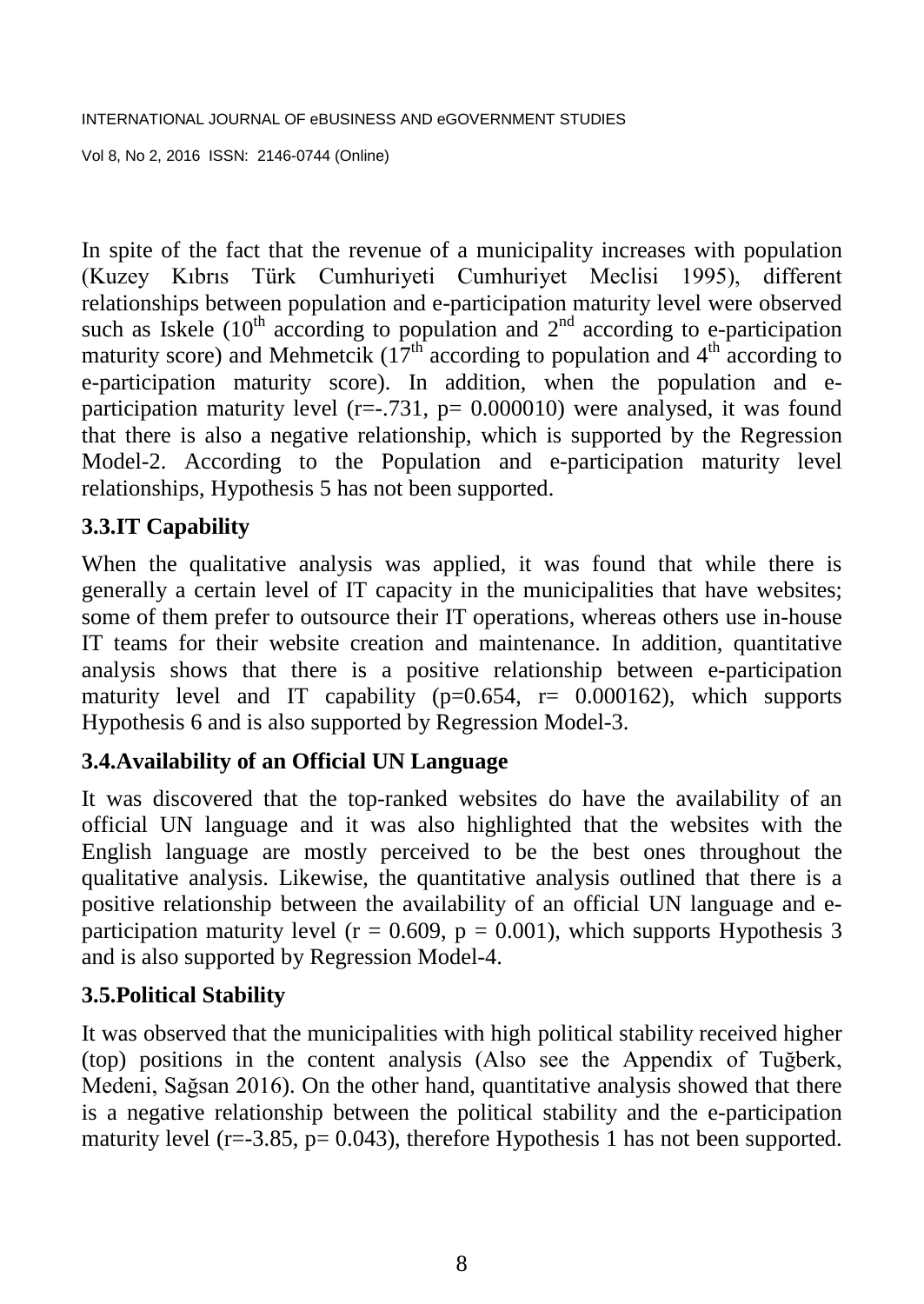```
INTERNATIONAL JOURNAL OF eBUSINESS AND eGOVERNMENT STUDIES 
Vol 8, No 2, 2016 ISSN: 2146-0744 (Online)
```
This contradicting evidence of quantitative and qualitative findings results in no significant relation, confirming the findings of Tolbert *et al*. (2008) and Anduiza *et al*. (2010).

# **3.6.Political Ideology**

In spite of previous research that highlighted that left-wing parties were perceived to pay more attention to e-government features (Cárcaba and Garcia 2008, Tolbert *et al*. 2008), the qualitative research highlighted that there is no direct relationship between the political ideology and e-participation maturity level in northern Cyprus. The top five municipalities were distributed between the left and rightwing political parties. In addition, there was not any relationship within the Political Ideology and e-participation maturity level throughout the quantitative analysis, therefore Hypothesis 2 has not been supported.

## **4. DISCUSSION**

In this research, the current situation of TRNC municipality websites was examined. The ranking within the current municipality websites was made based upon the United Nations e-government survey 2014 (United Nations 2014). Out of the 28 municipalities, 16 have a website, yet it could be said that the egovernment concept is relatively new for TRNC municipalities and an action plan is required with the aim of increasing e-Participation of the citizens. The emunicipality plan needs to be applied as a macro policy on the national level by the Kıbrıs Türk Belediyeler Birliği (KTBB, the Cyprus Turkish Union of Municipalities) and the Ministry of Interior. There is a lack of an effective policy making process at the macro level, therefore KTBB and the Interior Ministry can pioneer all of these areas in order to increase active participation of citizens. In addition to these top-down governmental initiatives, it is also important to have complementary bottom-up civic actions. For instance, the civil society movement 'Toparlanıyoruz' recently increased the debate about the transparency of government institutions, which can be an important civic trigger for improving the e-participation maturity level within affluent municipalities (KP Daily News 2014c). Ultimately, by 2019, it is anticipated that 80% of individuals will connect to the internet by using mobile devices. For this reason, e-government websites must move into the mobile environment. In addition, creating smartphone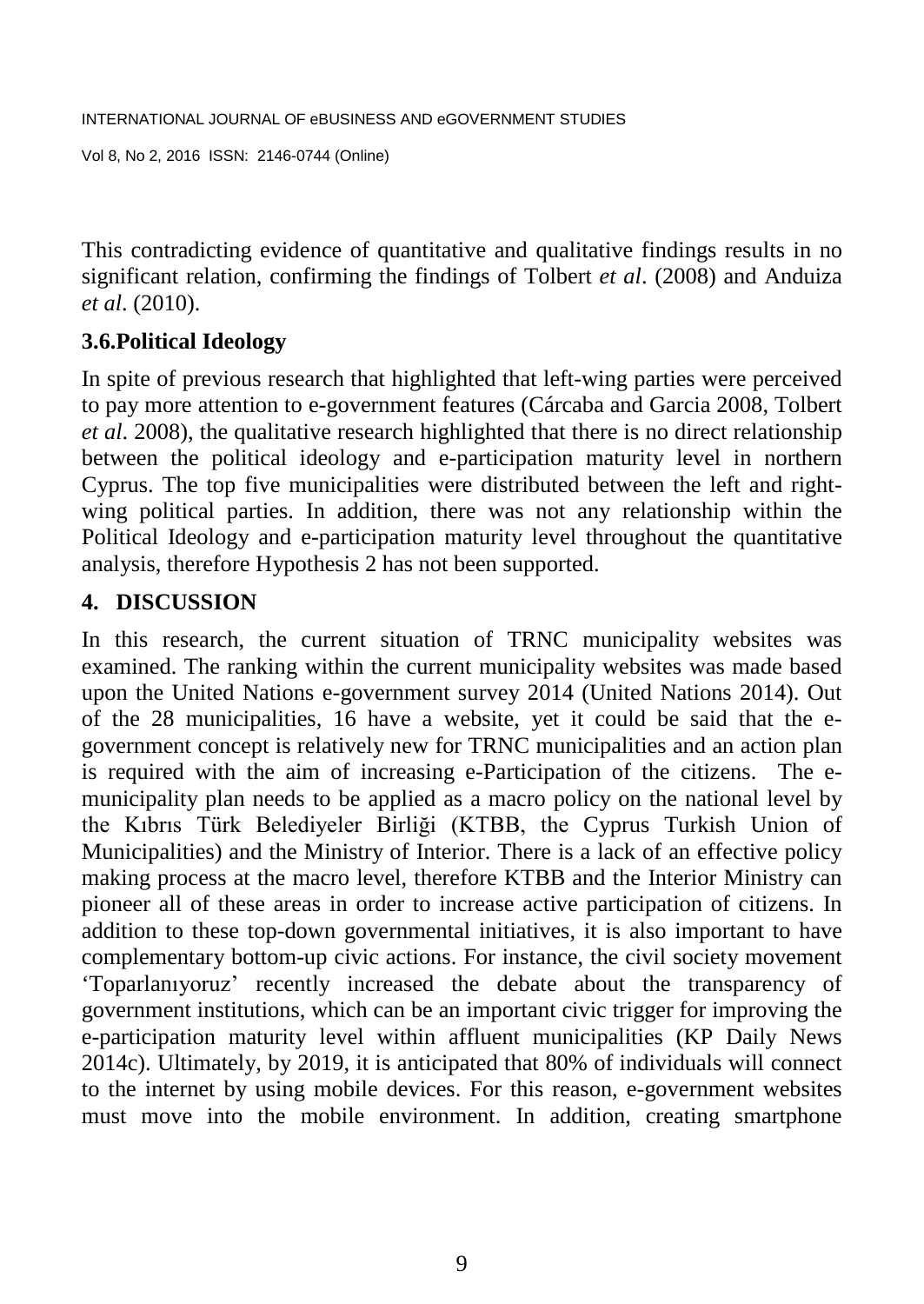applications is necessary to generate greater engagement and participation with emunicipalities (Damani and Damani 2007, Cisco 2015).

Northern Cyprus and Turkey has historical, cultural, geographical and economical connections. For that reason, institutional isomorphism is present between Turkey to TRNC, where most of the implemented projects, e-government or otherwise, started with the initiatives of Turkish Governments (Sağsan et al, 2011). Kromidha (2012) indicated that benchmarking process via international donors has limited but positive effective for the countries which has less e-government development. The author proposed research stages for strategic e-government assistance and benchmarking. "From a neo institutionalist perspective, international e-government assistance on strategic initiatives and benchmarking are strongly related to long-term joint interests between donor organizations and developing countries" (Kromidha, 2012, p. 579). The statement shows that in addition to isomorphism, benchmarking via international donors also might be helpful where EU standards need to be implied to improve e-government level of the country. Cyprus negotiations continue and in case of unification, TRNC infrastructure needs to be ready and improved to meet the EU standards which need well-planned macro-level strategies. As mentioned above, the e-government plan needs to be applied as a macro policy on the national level by the Kıbrıs Türk Belediyeler Birliği (KTBB, the union of municipalities) and the Ministry of Interior. There is a lack of an effective policy making process at the macro level, therefore KTBB and the Interior Ministry can pioneer all of these areas in order to increase active participation of citizens. In addition to these top-down governmental initiatives, it is also important to have complementary bottom-up civic actions to increase spread of use of e-government practices in TRNC.

As only  $f=16$  (57.1%) of the municipalities have a website, there is a great opportunity to develop well-designed municipality websites. It was surprising that only f=7 (25%) of the websites have online call integration whereas almost all of the municipalities f=27 (97%) have a Facebook presence. However, some of the municipalities have a Facebook profile rather than an official Facebook page, which must be modified as government institutions are required to have an official government page on Facebook (Akar 2010, Fill 2011, Sabate *et al.*, 2014). As highlighted in the findings, Facebook has extensive usage within municipalities, which means there is an opportunity to create e-government applications on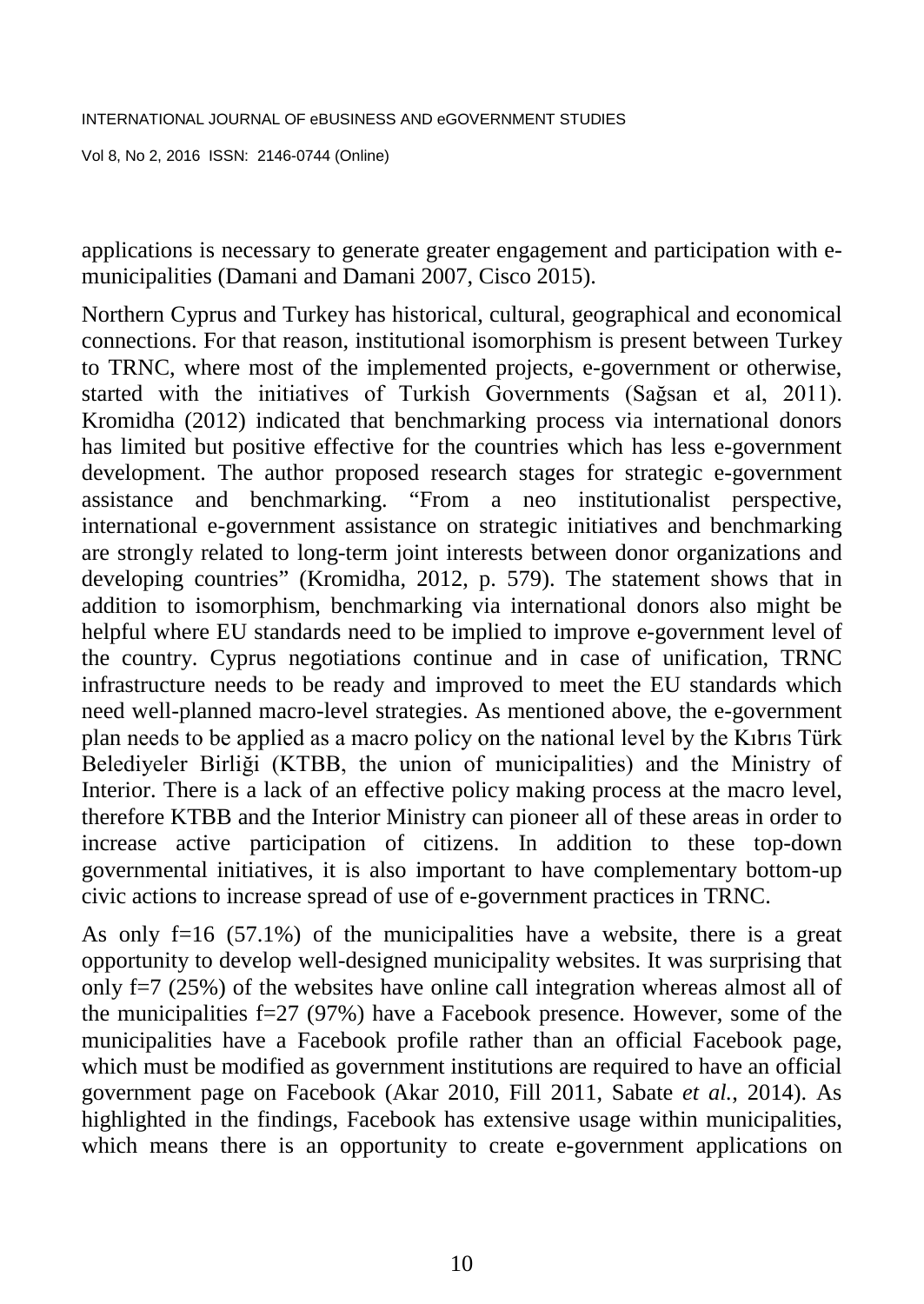Vol 8, No 2, 2016 ISSN: 2146-0744 (Online)

Facebook, to increase e-participation and familiarise citizens with e-government concepts. In addition, it is a necessity to provide e-Payment opportunities and budget information to ensure transparency, which was not provided with any of the municipality websites (Turban *et al*. 2011). Polls and tools need to be embedded onto municipality websites in order to involve citizens in the decisionmaking process. Likewise, the availability of policies, procurement announcements and calendar information also need to be increased.

Nevertheless, this research highlighted the key success factors after making qualitative and quantitative analysis of the municipalities that had high eparticipation maturity levels. The Regression Model-1 highlights that there is a positive relationship between the revenue and e-participation maturity level of a municipality, as proposed in Hypothesis 4. This is an expected result as revenues can provide the resources needed to develop and improve the electronic services provided on the municipality websites. In addition, it can be argued that as the revenue of municipality increases, implementing media tools, the tendency to provide live broadcasts and other media features all become easier, enabling a richer experience of participation and involvement.

Regression Model-2 indicated that there is a negative relationship between the population and e-participation maturity level of a municipality. It could be stated that, as the population of a municipalities increases, it focuses more on daily routine work like cleaning, disposal of waste and other forms of non egovernment al work. Therefore, their tendency to improve e-government functions decreases. Regression Model-3 indicated that there is a positive relationship between IT capability and the e-participation maturity level, as proposed in Hypothesis 6. As IT capability is one of the key success factors for the municipality websites, it is recommended for the municipalities to increase their IT capability (either through IT outsourcing or employing in-house IT team), which will increase the effectiveness of their e-participation features.

Regression Model-4 indicated that availability of an official UN language (English) has a positive effect on the e-participation maturity level parameter, as proposed in Hypothesis 3. This may be due to the English-speaking citizens living within the municipalities, who would like to be more involved in the decisionmaking process of these municipalities. As there is a reasonable amount of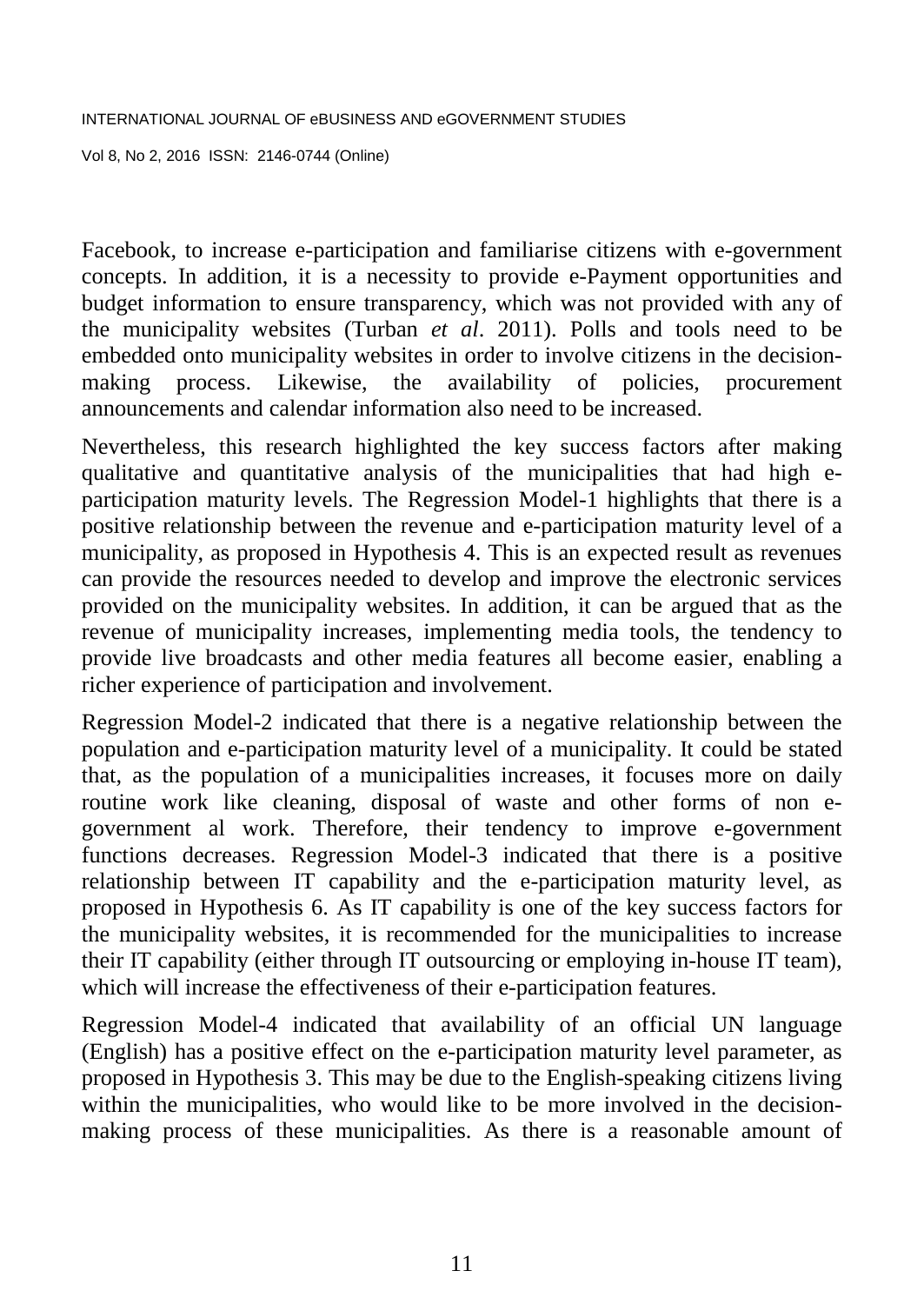Vol 8, No 2, 2016 ISSN: 2146-0744 (Online)

English speaking citizens in TRNC, it can be argued that the municipalities with a high number of English-speaking citizens tend to have a higher e-participation maturity level. This could be due to the high participation level of the United Kingdom  $(8<sup>th</sup>$  place in World e-government ranking) (United Nations 2014). As these citizens are used to a high e-participation maturity level, they might follow the same pattern and trigger actions for service development and improvement. Generally, the majority also receives the benefits of these services, while "traditionally most disadvantaged groups in society are also those being digitally excluded" (Vicente and Novo 2014, p.385). Regression Model-4 contradicts this tendency as it is highlighted that a disadvantaged group (minority of English speaking citizens) actually has a positive effect for the e-participation maturity level and benefit from the e-government services, which is one of the remarkable findings of this study.

There was not any positive relation confirmed for Hypothesis 1 (e-participation maturity level and political stability) and Hypothesis 2 (e-participation maturity level and political ideology) through the regression models. Cypriots are a highcontext people, who have a closer relationship with their families, friends and colleagues (Hall and Hall 1990). For that reason, it can be argued that this situation affects the political processes whereby people tend to solve their problems by personal contribution rather than legislation and political ideology. Due to this situation, problems tend to be solved on a one-to-one basis and most of the time mayors or political parties fail to apply legislation based on their ideology. Therefore, it could also be stated that nepotism is a problem for the management of public institutions in TRNC.

**Table 2.** Displaying the relation within independent variables and analysis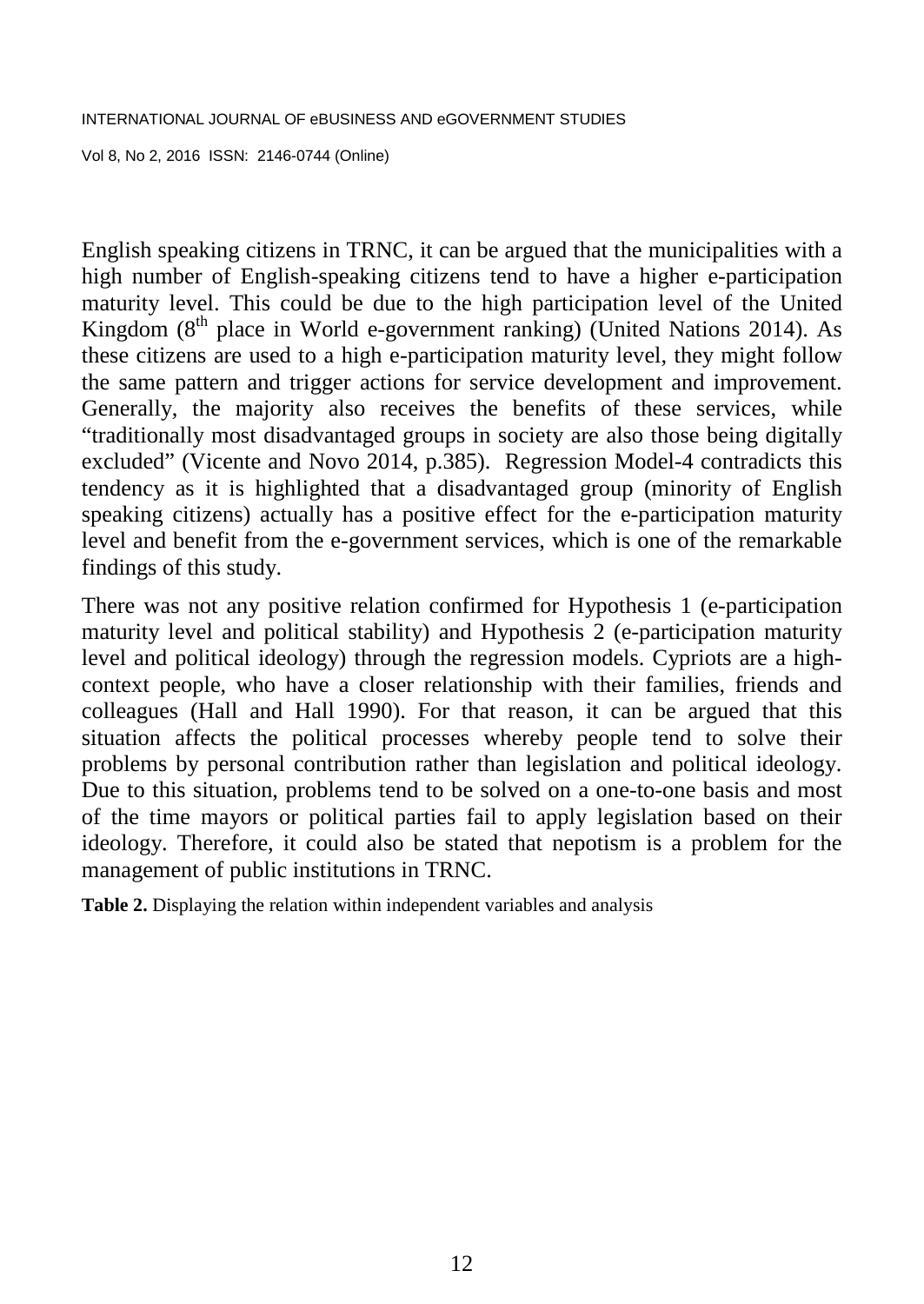Vol 8, No 2, 2016 ISSN: 2146-0744 (Online)

| Independent<br>Variable                           | Relation according to<br><b>Qualitative Analysis</b> | <b>Relation according to</b><br><b>Quantitative Analysis</b> | <b>Hypothesis</b>           |
|---------------------------------------------------|------------------------------------------------------|--------------------------------------------------------------|-----------------------------|
| Revenue                                           | ۰                                                    | $+$                                                          | 4 had been supported        |
| Population                                        |                                                      |                                                              | 5 had not been<br>supported |
| <b>IT Capability</b>                              | $+$                                                  | $+$                                                          | 6 had been supported        |
| Availability of an<br><b>Official UN Language</b> | $+$                                                  | $+$                                                          | 3 had been supported        |
| <b>Political stability</b>                        | ۰                                                    | $+$                                                          | 1 had not been<br>supported |
| <b>Political Ideology</b>                         |                                                      |                                                              | 2 had not been<br>supported |

#### **5. CONCLUSION AND FUTURE STUDIES**

To conclude, this study is highlights a variety of findings. Firstly, revenue has a positive impact on the e-participation maturity level (Regression Model-1), yet population has a negative effect (Regression Model-2). This could be due to the fact that as population increases, the municipalities focus more on routine traditional non e-government activities like cleaning and disposing waste, whereas they do not give importance to improving their e-participation features. IT capability is also crucial for the e-participation maturity level, demonstrated by the cases where the infrastructure of the website had been either outsourced or supplied by an in-house team, which is also supported by Regression Model-3. In addition, the websites with the Availability of an Official UN Language are perceived to have higher e-participation maturity level rankings, as can be seen from the Regression Model-4. Therefore, it could be concluded that Hypothesis 3 (availability of an official UN language and e-participation maturity level), Hypothesis 4 (revenue and e-participation maturity level) and Hypothesis 6 (IT capability and e-participation maturity level) were all verified to be positively related, while Hypothesis 5 (population and e-participation maturity level) was found to be negatively related. Hypothesis 1 (political stability and e-participation maturity level) and Hypothesis 2 (political ideology and e-participation maturity level) were not supported throughout the regression models.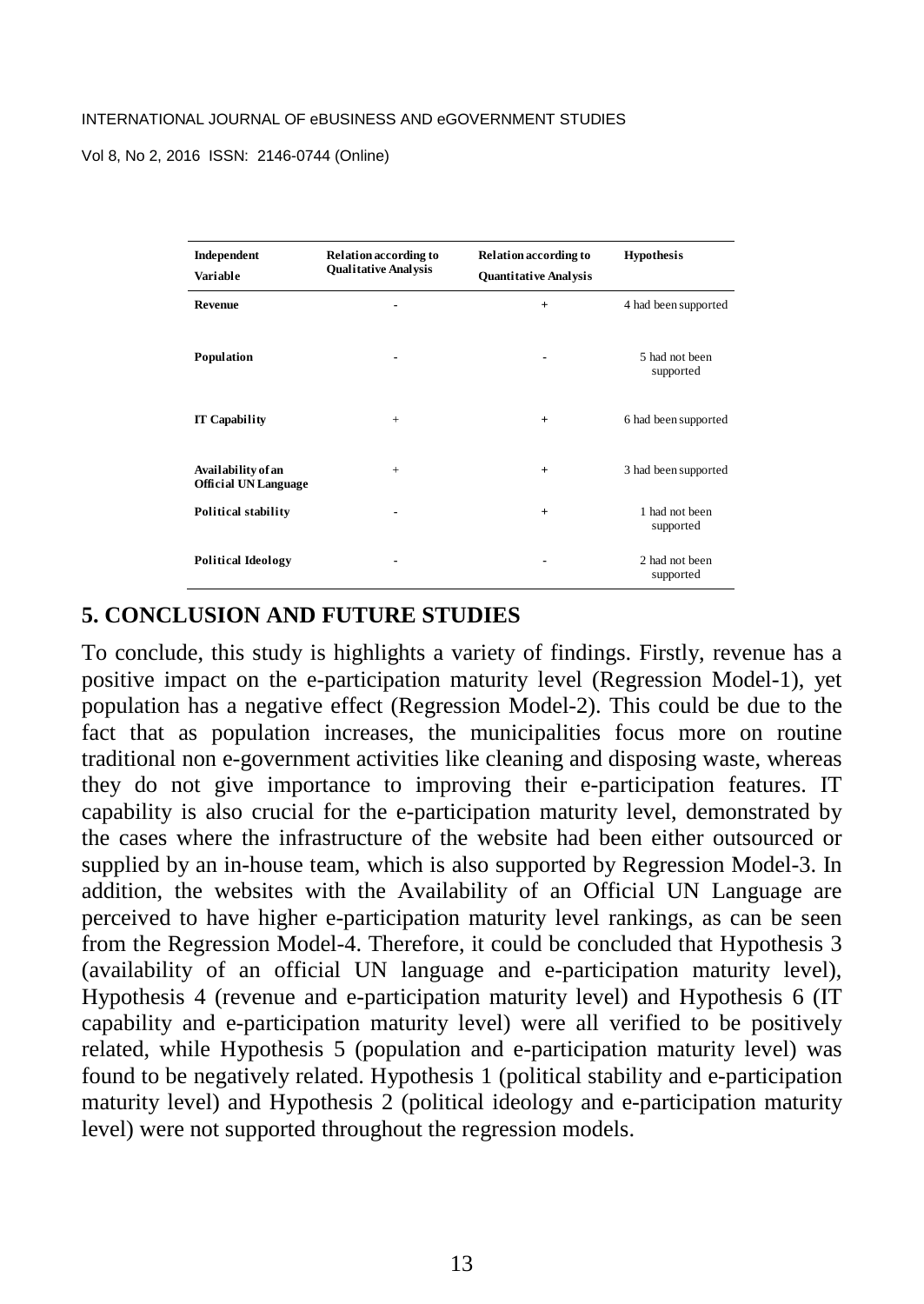Vol 8, No 2, 2016 ISSN: 2146-0744 (Online)

It should be highlighted that the e-government concept is now in the Enhanced Stage (compared to being in the Emerging Stage in the study of (Sağsan and Yıldız, 2010). The improvement of e-government functions to the next stages (Interactive, Transactional and Connected) will require time, consistent planning, macro level e-government strategy and civic support. An IT Workshop was recently organised, which shows that government is trying to improve the state of e-government functions (Kıbrıs Postası 2015). Furthermore, an electronic identity project commenced in May 2015 (KP Daily News 2015a). This progress is a good sign that the level of e-government is improving in TRNC. On the other hand, it was announced that the deficit of the municipalities increased by 12.83% (Yenidüzen 2015), which may negatively affect e-government development. For that reason, repetition of this work in upcoming years will provide further evidence on this topic in order to see if there is any consistency or sharp differences within the current research, key success factors and e-participation maturity level. In addition, further analysis on different maturity levels based upon the United Nations e-participation framework can provide fresh insights and in-depth analysis for the subject. Likewise, it would be beneficial to repeat this study for the TRNC ministerial websites in the following years. The authors also speculate that if ten different populations are researched, could there be a correlation with respect to the population density. Therefore, it could be said that there is an opportunity to carry out further research in this field. In addition, comparative studies for e-government services of small islands could be conducted which will be a general mind-set for the lead author to carry out his PhD research.

### **5.1.Limitations to the study**

Despite the fact that all of the municipalities  $(N=28)$  had been analysed, the first limitation of the study is the population size. In addition, there are political issues due to the Cyprus conflict where TRNC faces with isolation and is not recognized due to the Resolution 541 by the United Nations Security Council. For that reason, technological developments are mainly adapted from Turkey, which is already mentioned in the paper as isomorphism (Kaya, Medeni and Sağsan, 2016). This paper aims to provide a situation analysis and expected to be used for further improvements of e-government services in TRNC. The authors are aware of the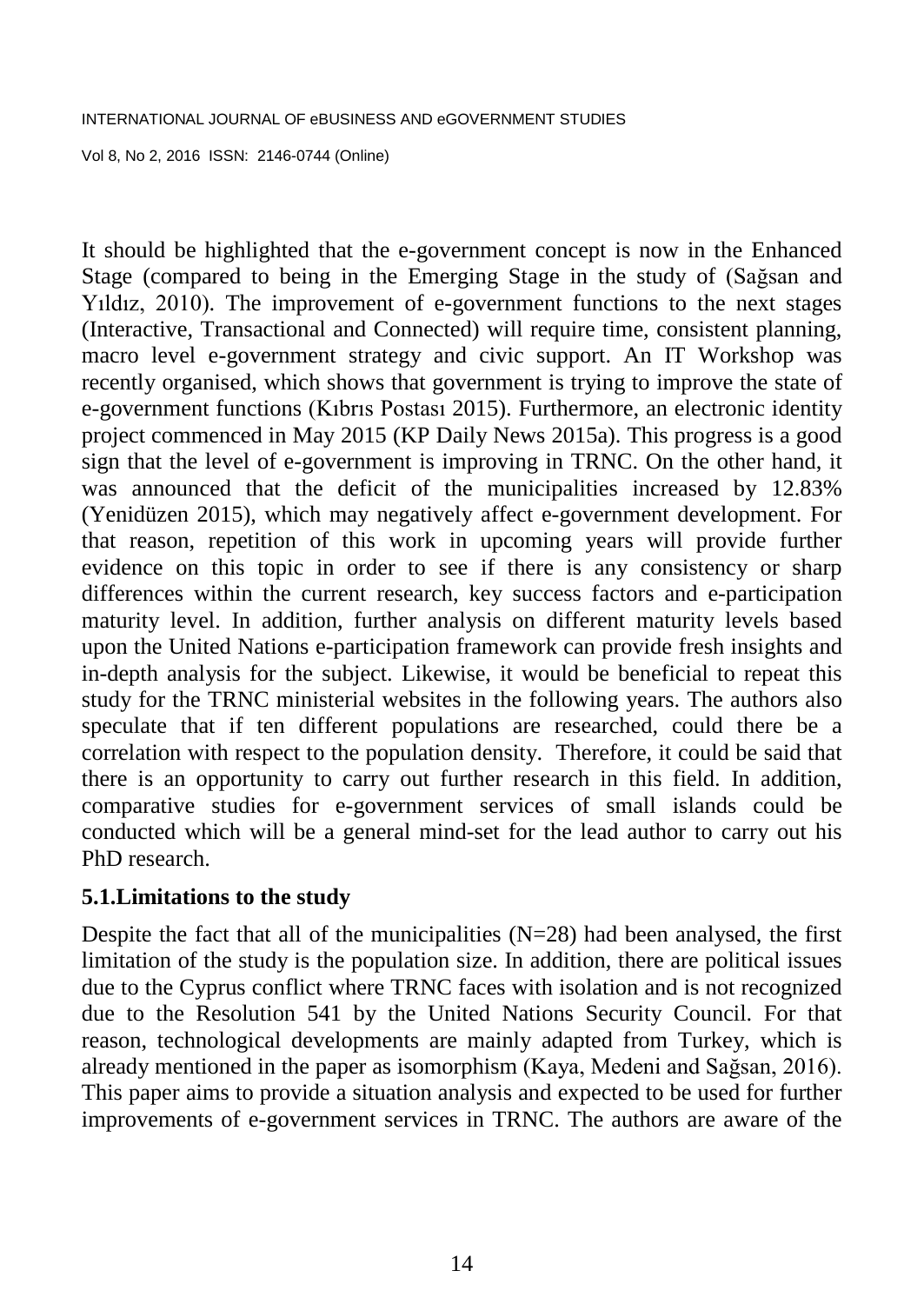Vol 8, No 2, 2016 ISSN: 2146-0744 (Online)

fact that this paper does not have full unity among the related concepts of egovernance, e-participation and e-government, they may be used interchangeably.

## **ACKNOWLEDGEMENTS**

We would like to thank project advisors Şerife Eyüpoğlu, Mete Yıldız and the reviewers for their valuable comments for improvement.

## **BIBLIOGRAPHY**

Anduiza, Eva, Aina Gallego, and Marta Cantijoch. 2010. "Online Political Participation in Spain: The Impact of Traditional and Internet Resources." *Journal of Information Technology & Politics* 7 (4): 356–68. doi:10.1080/19331681003791891.

Akar, Erkan. *Social Media Marketing*. Ankara: Eflatun Publishing, 2010.

Cárcaba García, A., and J. García García. 2008. "Determinantes de La Divulgación de Información Contable a Través de Internet Por Parte de Los Gobiernos Locales." *Revista Española de Financiación Y Contabilidad* 37 (137): 63–84. http://www.aeca.es/pub/refc/acceso.php?id=1064.

Cisco. 2015. "Cisco Visual Networking Index : Forecast and Methodology , 2013 – 2018." *Middle East*. Vol. June.

http://www.cisco.com/en/US/solutions/collateral/ns341/ns525/ns537/ns705/ns827 /white\_paper\_c11-481360\_ns827\_Networking\_Solutions\_White\_Paper.html.

Damani, Ravi. and Damani, Chetan. *Ecommerce 2.0: The Evolution of Ecommerce*. London: Imano plc, 2007.

Delibaş, Kayhan, and Ali Erdem Akgül. 2010. "Sosyoloji Araş Tırmaları Dergisi." In *Sosyoloji Araştırmaları Dergisi*, 13:183–220.

Devlet Planlama Örgütü. "2011 KKTC Nüfus Sayımı Sonuçları." Accessed October 15, 2015.<http://www.devplan.org/Frame-tr.html>

Fill, Chris. *Essentials of Marketing Communications*. Harlow: Pearson Education Limited, 2011.

Global e-Government Forum. "E-government Development In The World." Astana: United Nations Global Publications, 2014.

Hall, Edward. T. and Hall, Mildred. R. *Understanding cultural differences*. London: Nicholas Brealey Publishing, 1990.

Kaya, T., Medeni, T. and Sağsan, M. (2016). Key Success Factors for e-

participation maturity levels: A Proposal for Case Study of Northern Cyprus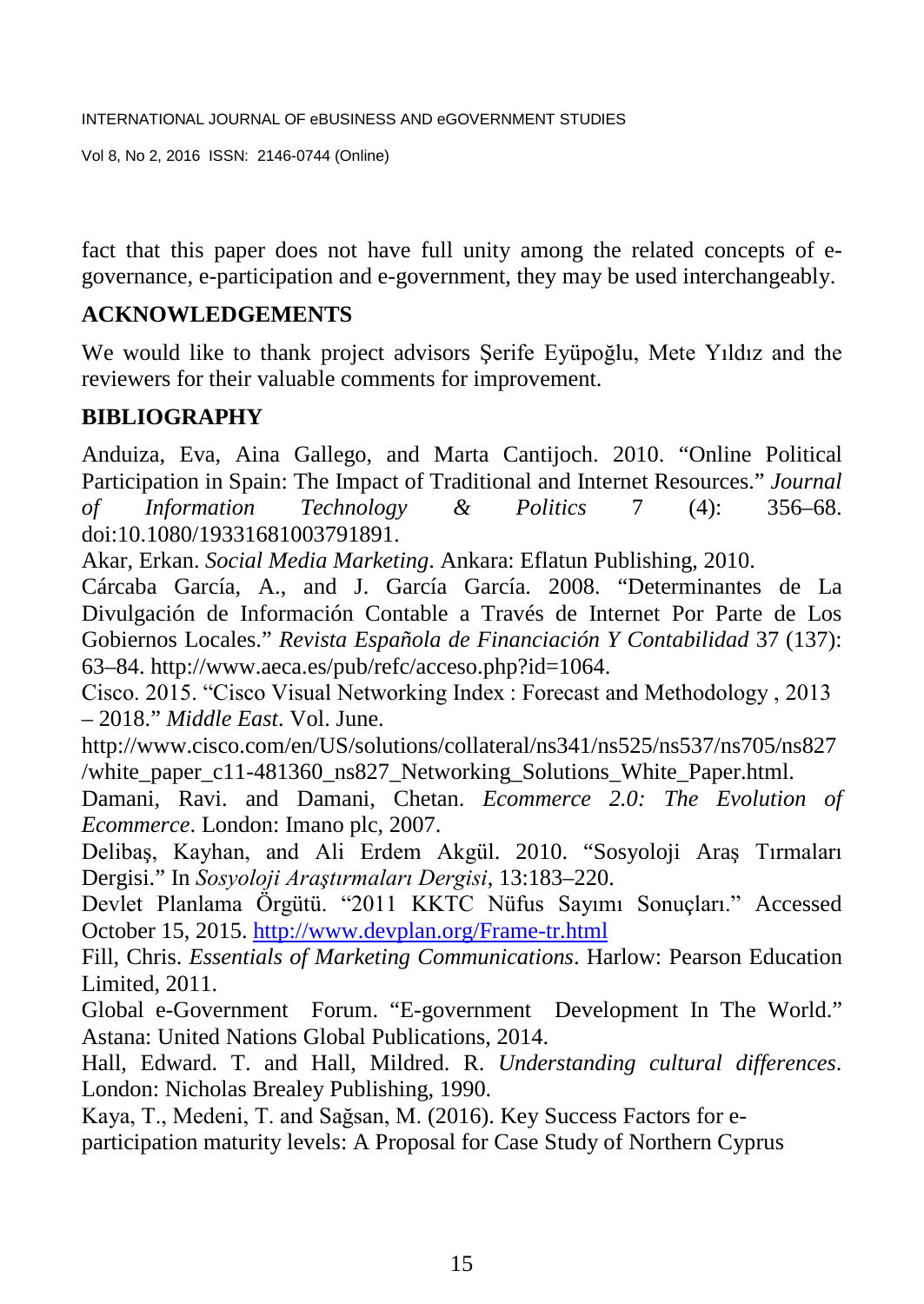Vol 8, No 2, 2016 ISSN: 2146-0744 (Online)

Municipalities. *Journal of Management Information Systems* 1 (3) http://dergipark.ulakbim.gov.tr/ybs/article/view/5000204655

KP "Bilişim Adası Çalıştayı Tamamlandı." accessed November 2, 2015. [http://www.kibrispostasi.com/index.php/cat/35/news/163744/PageName/KIBRIS\\_H](http://www.kibrispostasi.com/index.php/cat/35/news/163744/PageName/KIBRIS_HABERLERI) [ABERLERI](http://www.kibrispostasi.com/index.php/cat/35/news/163744/PageName/KIBRIS_HABERLERI)

KP "First e-ID cards handed out yesterday." Accessed November 3, 2014a. [http://www.kpdailynews.com/index.php/cat/35/news/4743/PageName/CYPRUS\\_LO](http://www.kpdailynews.com/index.php/cat/35/news/4743/PageName/CYPRUS_LOCAL_NEWS) [CAL\\_NEWS](http://www.kpdailynews.com/index.php/cat/35/news/4743/PageName/CYPRUS_LOCAL_NEWS)

KP "Turkish Cypriot electorate voted for "change"." Accessed November 5, 2014b.http://www.kpdailynews.com/index.php/cat/35/news/1352/PageName/CYPRU S\_LOCAL\_NEWS

KP "Toparlanıyoruz Movement had questioned the mayors." Accessed November 10, 2014c.

http://www.kibrispostasi.com/index.php/cat/35/news/132246/PageName/KIBRIS\_H ABERLERI

Kromidha, E. (2012). "Strategic e-government Development and the Role of Benchmarking", Government Information Quarterly Volume 29, Issue 4, October 2012, Pages 573–581

Kuzey Kıbrıs Türk Cumhuriyeti Cumhuriyet Meclisi "Belediyeler Yasası." Accessed October 25, 1995. http://www.mahkemeler.net/cgibin/elektroksharf.aspx?which-letter=B

Lee, Y.B. (2015). *E-government for Promoting Sustainable Development in Small Island Developing States ( SIDS )*, United Nations.

Ministry of Security and Public Administration. "e-government of Korea, Best Practices." Seoul: MOSPA Publishing, 2014.

Porumbescu, Gregory. (2016), "Linking public sector socialmedia and egovernment website use to trust in government", *Government Information Quarterly,* Vol. 30, pp. 291-304.

Pappel, I. & Pappel, I., 2011. Implementation of service-based e-government and establishment of state IT components interoperability at local authorities. *2011 3rd International Conference on Advanced Computer Control, ICACC 2011*, (Icacc), pp.371–377.

Sabate, Ferran, Jasmina Berbegal-Mirabent, Antonio Cañabate, and Philipp R. Lebherz. 2014. "Factors Influencing Popularity of Branded Content in Facebook Fan Pages." *European Management Journal* 32 (6). Elsevier Ltd: 1001–11.